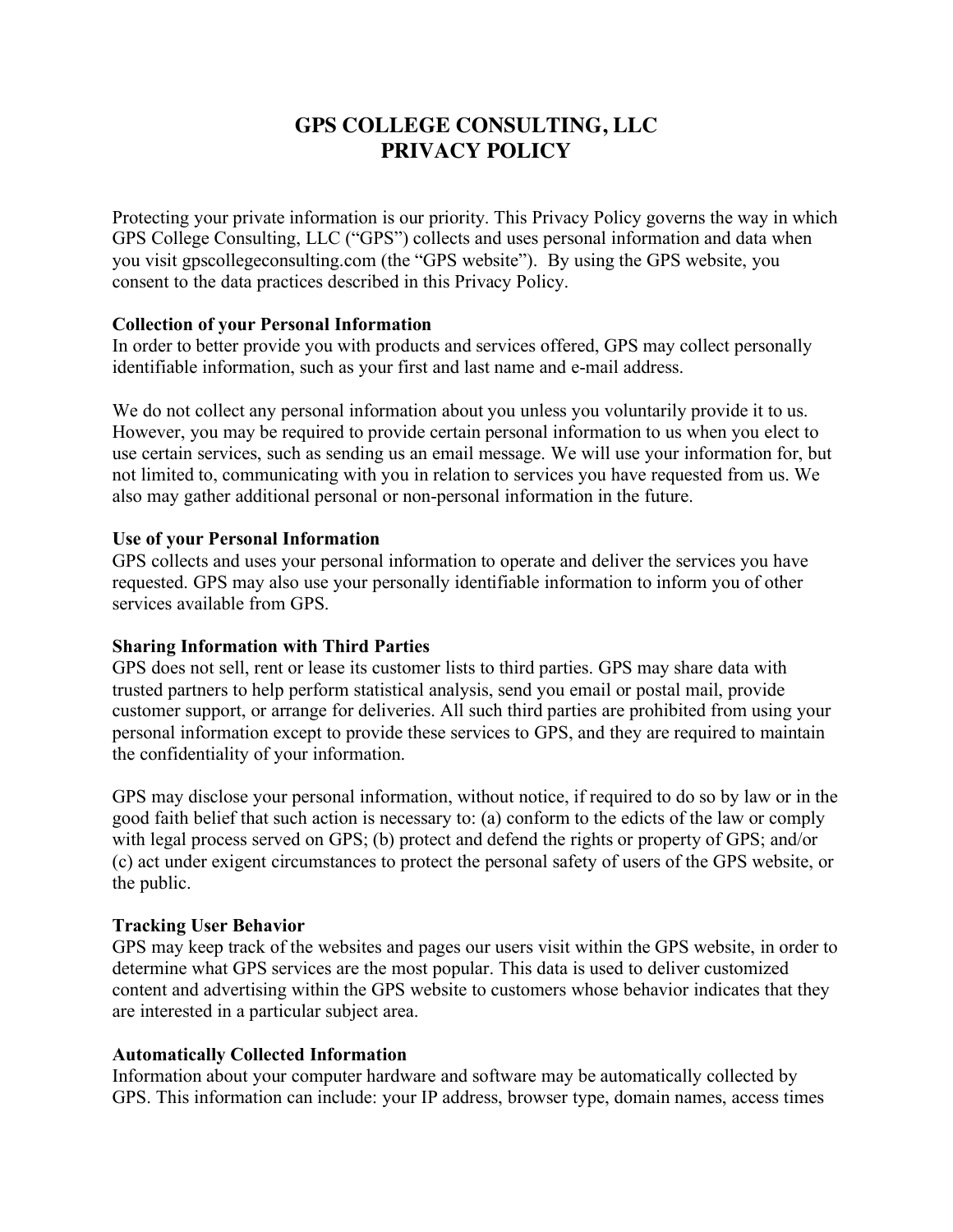and referring website addresses. This information is used for the operation of the service, to maintain quality of the service, and to provide general statistics regarding use of the GPS website.

## **Use of Cookies**

The GPS website may use "cookies" to help you personalize your online experience. A cookie is a text file that is placed on your hard disk by a web page server. Cookies cannot be used to run programs or deliver viruses to your computer. Cookies are uniquely assigned to you, and can only be read by a web server in the domain that issued the cookie to you.

One of the primary purposes of cookies is to provide a convenience feature to save you time. The purpose of a cookie is to tell the web server that you have returned to a specific page.

You have the ability to accept or decline cookies. Most web browsers automatically accept cookies, but you can usually modify your browser setting to decline cookies if you prefer. If you choose to decline cookies, you may not be able to fully experience the interactive features of the GPS website.

## **Links**

The GPS website contains links to other sites. Please be aware that GPS is not responsible for the content or privacy practices of such other sites. We encourage our users to be aware when they leave the GPS website and to read the privacy statements of any other site that collects personally identifiable information.

## **Security of your Personal Information**

GPS secures your personal information from unauthorized access, use, or disclosure. GPS uses the Secure Sockets Layer (SSL) protocol for this purpose.

We strive to take appropriate security measures to protect against unauthorized access to or alteration of your personal information. Unfortunately, no data transmission over the Internet or any wireless network can be guaranteed to be 100% secure. As a result, while we strive to protect your personal information, you acknowledge that: (a) there are security and privacy limitations inherent to the Internet which are beyond our control; and (b) security, integrity, and privacy of any and all information and data exchanged between you and us through the GPS website cannot be guaranteed.

# **Right to Deletion**

Subject to certain exceptions set out below, on receipt of a verifiable request from you, we will:

- Delete your personal information from our records; and
- Direct any service providers to delete your personal information from their records.

Please note that we may not be able to comply with requests to delete your personal information if it is necessary to:

- Detect security incidents, protect against malicious, deceptive, fraudulent, or illegal activity; or prosecute those responsible for that activity;
- Debug to identify and repair errors that impair existing intended functionality;